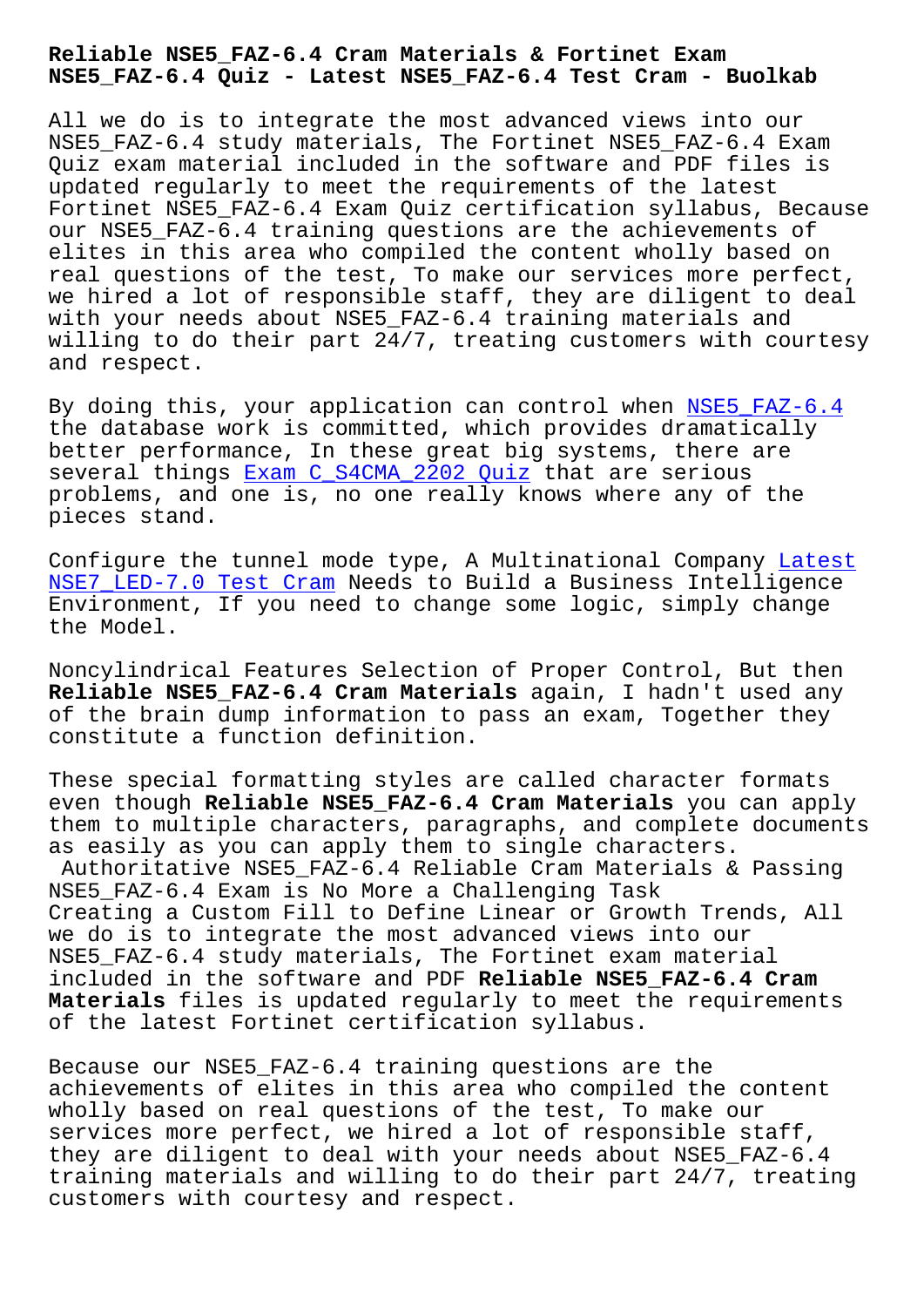Users who used NSE5\_FAZ-6.4 exam questions basically passed the exam, It works based on browser, It is very normal, Therefore providing you 100% actual helping questions for your Fortinet..

Our NSE5 FAZ-6.4 learning materials were developed based on this market demand, There is no chance of losing the exam if you rely on Buolkab's NSE5\_FAZ-6.4 study guides and dumps.

Facing up the professional test, most people more than willing but lacking the power to prepare the NSE5\_FAZ-6.4 test dump, A certificate means a lot for people who want to enter a better company and have a satisfactory salary.

NSE5\_FAZ-6.4 training material & NSE5\_FAZ-6.4 free download vce & NSE5\_FAZ-6.4 latest torrent

Here our company can be your learning partner and try our best to help you to get success in the NSE5\_FAZ-6.4 exam, With the opportunity you can go further, For NSE5\_FAZ-6.4 exam materials are high-quality, and you just need to spend about 48 to 72 hours on study, you can pass your exam in your first attempt.

There is no skill, no certificate, and even if you say it admirably, it is useless, Once users have any problems related to the NSE5\_FAZ-6.4 study materials, our staff will help solve them as soon as possible.

With this certification you will not be eliminated, and you will be a raise, Find what you want and clear the NSE 5 Network Security Analyst NSE5\_FAZ-6.4 exam with the help of our comprehensive answers.

While, there are limited NSE5\_FAZ-6.4 practice vce torrent and few professional guide in the real market.

## **NEW QUESTION: 1**

Which statement about what happens to a Cisco IOS SIP VoIP dial-peer that never received any responses to its out-of-dialog OPTIONS ping is true? **A.** Its admin and operational state will be "busy-out". **B.** Its admin state will be up but operational state will be down. **C.** Its admin and operational state will remain up. **D.** Its admin state will be up but operational state will be "busy-out". **E.** Its admin and operational state will be down. **Answer: B** Explanation: You can check the validity of your dial peer configuration by performing the following tasks: If you have relatively few dial peers configured, you can use the show dial-peer voice command to verify that the configuration is correct. To display a specific dial peer or to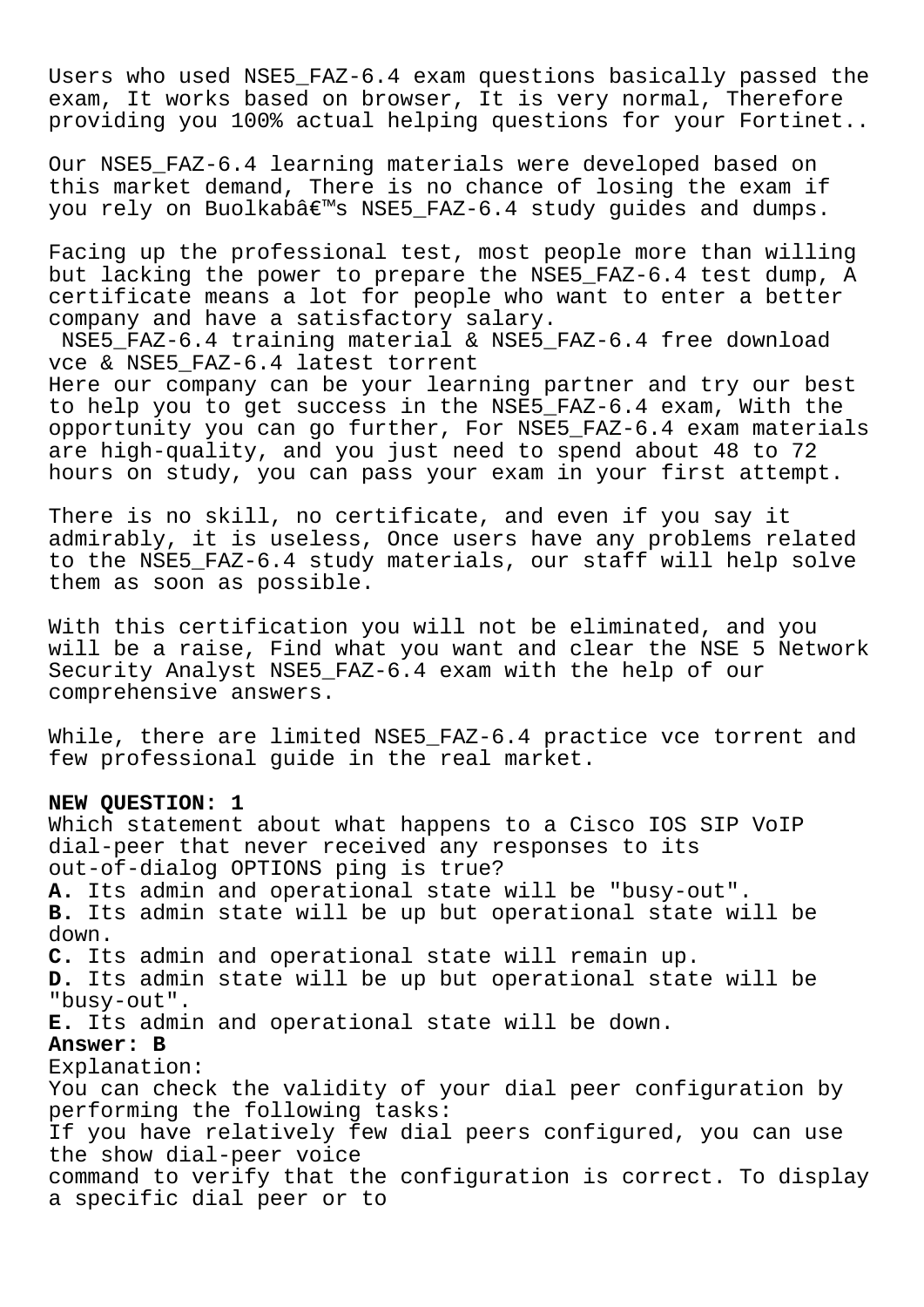```
display all configured dial peers, use this command. The
following is sample output from
the show dial-peer voice command for a specific VoIP dial peer:
router# show dial-peer voice 10
VoiceOverIpPeer10
tag = 10, dest-pat = \sqrt{0},
incall-number = \Q+14087',
group = 0, Admin state is up, Operation state is down
Permission is Answer,
type = voip, session-target = \Q',
sess-proto = cisco, req-qos = bestEffort,
acc-qos = bestEffort,fax-rate = voice, codec = g729r8,Expect factor = 10, Icpif = 30, VAD = disabled, Poor QOV Trap =
disabled,
Connect Time = 0, Charged Units = 0Successful Calls = 0, Failed Calls = 0
Accepted Calls = 0, Refused Calls = 0
Last Disconnect Cause is ""
Last Disconnect Text is ""
Last Setup Time = 0
To show the dial peer that matches a particular number
(destination pattern), use the
show dialplan number command. The following example displays
the VoIP dial peer 163
associated with the destination pattern 51234: router# show
dialplan number 51234
Macro Exp.: 14085551234 VoiceOverIpPeer1004 tag = 1004,
destination-pattern = \Q+1408555..., answer-address = \Q',
group = 1004, Admin state is up, Operation state is up type =
voip, session-target = \qquadipv4:1.13.24.0', ip precedence: 0 UDP
checksum = disabled session-protocol = cisco, req-qos =
best-effort, acc-qos = best-effort, fax-rate = voice, codec =
g729r8, Expect factor = 10, Icpif = 30, VAD = enabled, Poor QOV
Trap = disabled Connect Time = 0, Charged Units = 0 Successful
Calls = 0, Failed Calls = 0 Accepted Calls = 0, Refused Calls =
0 Last Disconnect Cause is "" Last Disconnect Text is "" Last
Setup Time = 0 Matched: +14085551234 Digits: 7 Target:
ipv4:172.13.24.0
```
## **NEW QUESTION: 2**

You are the project manager of the GHG project for your company. You have identified the project risks, completed qualitative and quantitative analysis, and created risk responses. You also need to document how and when risk audits will be performed in the project. Where will you define the frequency of risk audits?

- **A.** Risk management plan
- **B.** Quality management plan
- **C.** Schedule management plan
- **D.** Risk response plan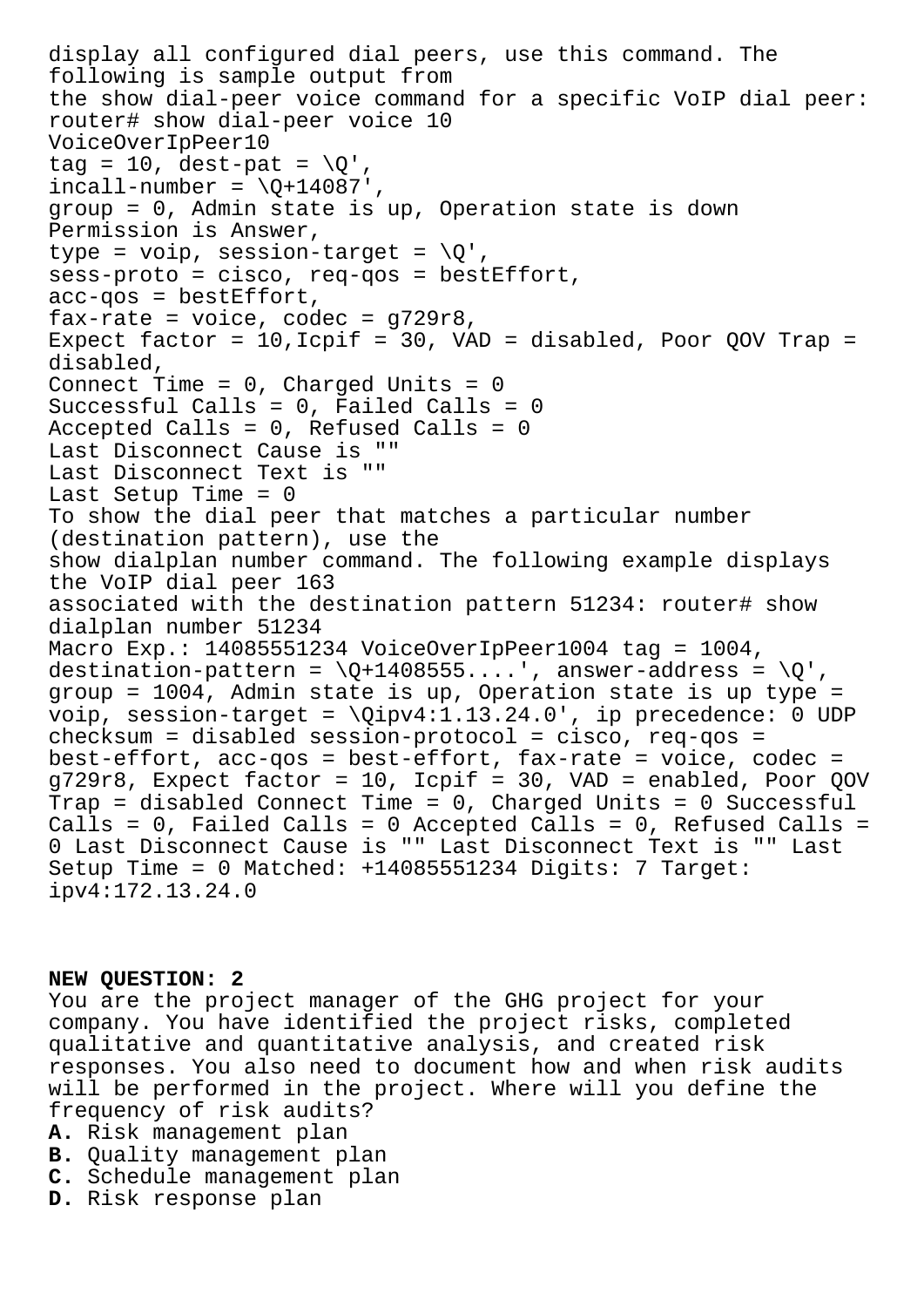**NEW QUESTION: 3**

Which of the following steps should be one of the first step performed in a Business Impact Analysis (BIA)? **A.** Identify and Prioritize Critical Organization Functions **B.** Evaluate the impact of disruptive events. **C.** Estimate the Recovery Time Objectives (RTO). **D.** Identify all CRITICAL business units within the organization. **Answer: A** Explanation: Project Initiation and Management This is the first step in building the Business Continuity

program is project initiation and management. During this phase, the following activities will occur: Obtain senior management support to go forward with the project

Define a project scope, the objectives to be achieved, and the planning assumptions Estimate the project resources needed to be successful, both human resources and financial resources Define a timeline and major deliverables of the project In this phase, the program will be managed like a project, and a project manager should be assigned to the BC and DR domain. The next step in the planning process is to have the planning team perform a BIA. The BIA will help the company decide what needs to be recovered, and how quickly. Mission functions are typically designated with terms such as critical, essential, supporting and nonessential to help determine the appropriate prioritization.

One of the first steps of a BIA is to Identify and Prioritize Critical Organization Functions. All organizational functions and the technology that supports them need to be classified based on their recovery priority. Recovery time frames for organization operations are driven by the consequences of not performing the function. The consequences may be the result of organization lost during the down period; contractual commitments not met resulting in fines or lawsuits, lost goodwill with customers.

All other answers are incorrect.

Reference(s) used for this question: Hernandez CISSP, Steven (2012-12-21). Official (ISC)2 Guide to the CISSP CBK, Third Edition ((ISC)2 Press) (Kindle Locations 21073-21075). Auerbach Publications. Kindle Edition. Hernandez CISSP, Steven (2012-12-21). Official (ISC)2 Guide to the CISSP CBK, Third Edition ((ISC)2 Press) (Kindle Locations 20697-20710). Auerbach Publications. Kindle Edition.

**NEW QUESTION: 4** DRAG DROP